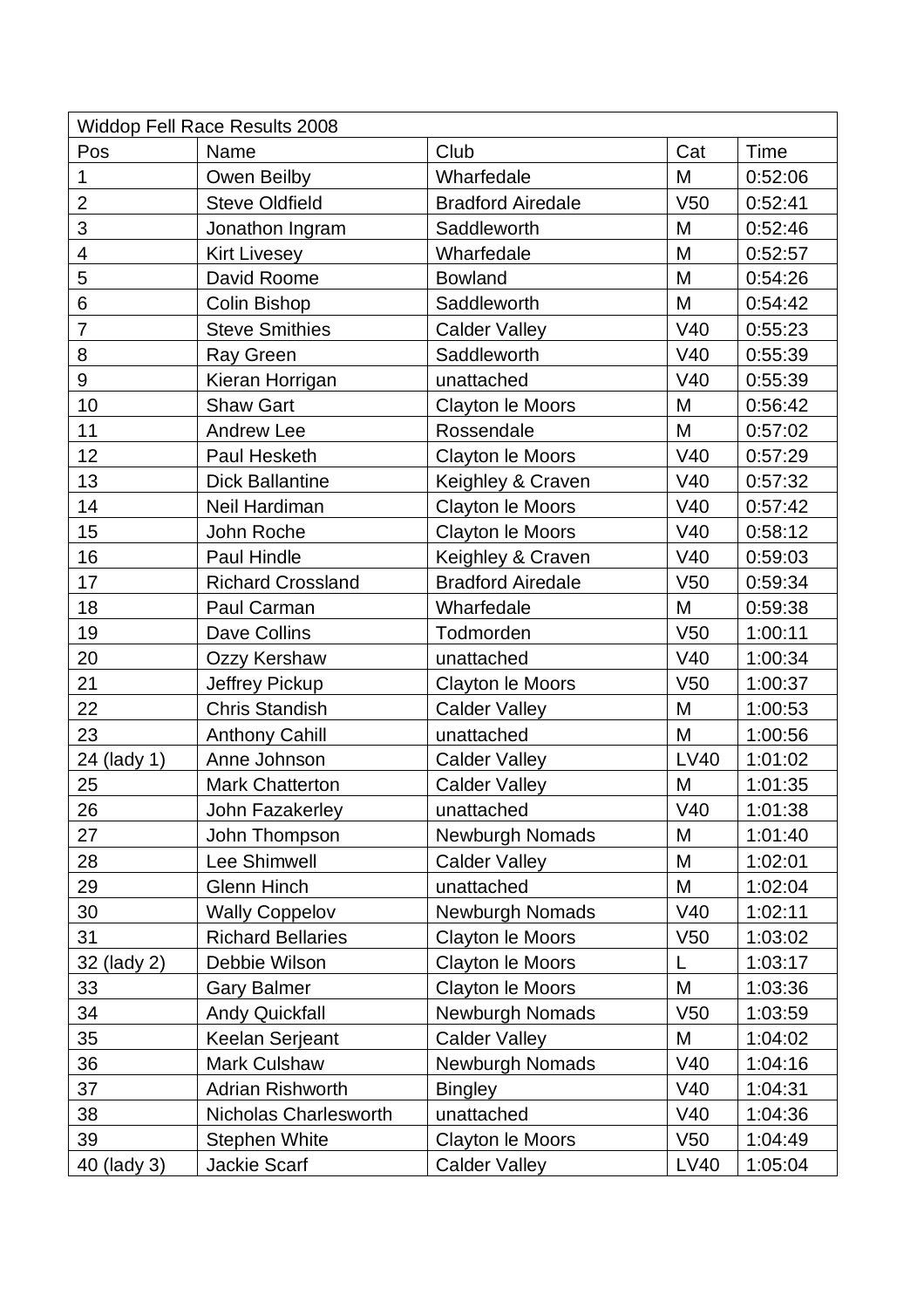| 41           | Mark Brakspear         | Saddleworth                  | V50             | 1:05:04 |
|--------------|------------------------|------------------------------|-----------------|---------|
| 42           | <b>Steve Blackford</b> | <b>Denby Dale Travellers</b> | V <sub>50</sub> | 1:05:19 |
| 43           | S. Lennon              | Idle AC                      | V40             | 1:05:53 |
| 44           | Peter Buhowski         | unattached                   | M               | 1:06:56 |
| 45           | <b>Carl Greenwood</b>  | <b>Calder Valley</b>         | V40             | 1:07:01 |
| 46           | <b>Peter McDermott</b> | Keighley & Craven            | V50             | 1:07:27 |
| 47           | <b>Tim Brooks</b>      | <b>FRA</b>                   | M               | 1:07:29 |
| 48           | <b>Stefan Gross</b>    | Saddleworth                  | V <sub>50</sub> | 1:07:38 |
| 49           | Alan Heaton            | <b>Bowland</b>               | V50             | 1:08:16 |
| 50           | David Bate             | Clayton le Moors             | V40             | 1:08:27 |
| 51           | <b>Graham Breeze</b>   | <b>Skyrac</b>                | <b>V60</b>      | 1:08:28 |
| 52           | <b>William Titley</b>  | <b>FRA</b>                   | V40             | 1:08:30 |
| 53           | John Thompson          | Wharfedale                   | V <sub>50</sub> | 1:08:37 |
| 54           | <b>Phill Routh</b>     | <b>Idle AC</b>               | V40             | 1:09:10 |
| 55           | Stephen Ring           | <b>Stadium Runners</b>       | M               | 1:09:38 |
| 56           | S. Batley              | <b>Skyrac</b>                | <b>V60</b>      | 1:10:37 |
| 57           | Richard O'Sullivan     | Todmorden                    | V40             | 1:10:38 |
| 58           | Euan Riddell           | unattached                   | M               | 1:10:40 |
| 59 (lady 4)  | <b>Chris Hosey</b>     | <b>Denby Dale Travellers</b> | <b>LV50</b>     | 1:10:58 |
| 60 (lady 5)  | Barbara Lonsdale       | <b>Calder Valley</b>         | L               | 1:11:06 |
| 61           | John Lee               | Rossendale                   | V40             | 1:11:09 |
| 62           | <b>Steve Grimley</b>   | <b>Calder Valley</b>         | M               | 1:12:00 |
| 63           | <b>Brian Kennedy</b>   | Newburgh Nomads              | V <sub>50</sub> | 1:12:04 |
| 64 (lady 6)  | Barbara Savage         | Clayton le Moors             | <b>LV40</b>     | 1:12:11 |
| 65           | <b>Tony Steward</b>    | Calder Valley                | V <sub>50</sub> | 1:12:29 |
| 66           | David Lewis            | Idle AC                      | V <sub>50</sub> | 1:13:22 |
| 67           | Paul Wilson            | Pendle AC                    | V40             | 1:13:29 |
| 68 (lady 7)  | Claire Wightman        | Saddleworth                  | $\mathsf L$     | 1:13:32 |
| 69           | Mick Bull              | <b>Middleton Harriers</b>    | V <sub>50</sub> | 1:14:28 |
| 70           | lan Smith              | Keighley & Craven            | V <sub>50</sub> | 1:14:35 |
| 71           | <b>Mark Loftus</b>     | unattached                   | M               | 1:15:31 |
| 72           | Colin Maclean          | unattached                   | M               | 1:16:18 |
| 73 (lady 8)  | Michaela Dempsey       | Wesham RR                    | <b>LV40</b>     | 1:16:20 |
| 74 (lady 9)  | <b>Elise Milnes</b>    | Todmorden                    | <b>LV40</b>     | 1:16:42 |
| 75           | Max Wood               | <b>Skyrac</b>                | V <sub>50</sub> | 1:16:44 |
| 76           | Mike Elwell            | Saddleworth                  | V60             | 1:17:26 |
| 77           | <b>Michael Wilding</b> | unattached                   | M               | 1:17:48 |
| 78 (lady 10) | <b>Vicki Pratt</b>     | <b>Clayton le Moors</b>      | L               | 1:17:52 |
| 79 (lady 11) | Ania Sroka             | Keighley & Craven            | LV40            | 1:17:57 |
| 80           | <b>Matt Cochrane</b>   | Newburgh Nomads              | V <sub>50</sub> | 1:18:23 |
| 81           | Raj Madhas             | unattached                   | V40             | 1:18:59 |
| 82 (lady 12) | Lorna Balmer           | Clayton le Moors             | L               | 1:19:25 |